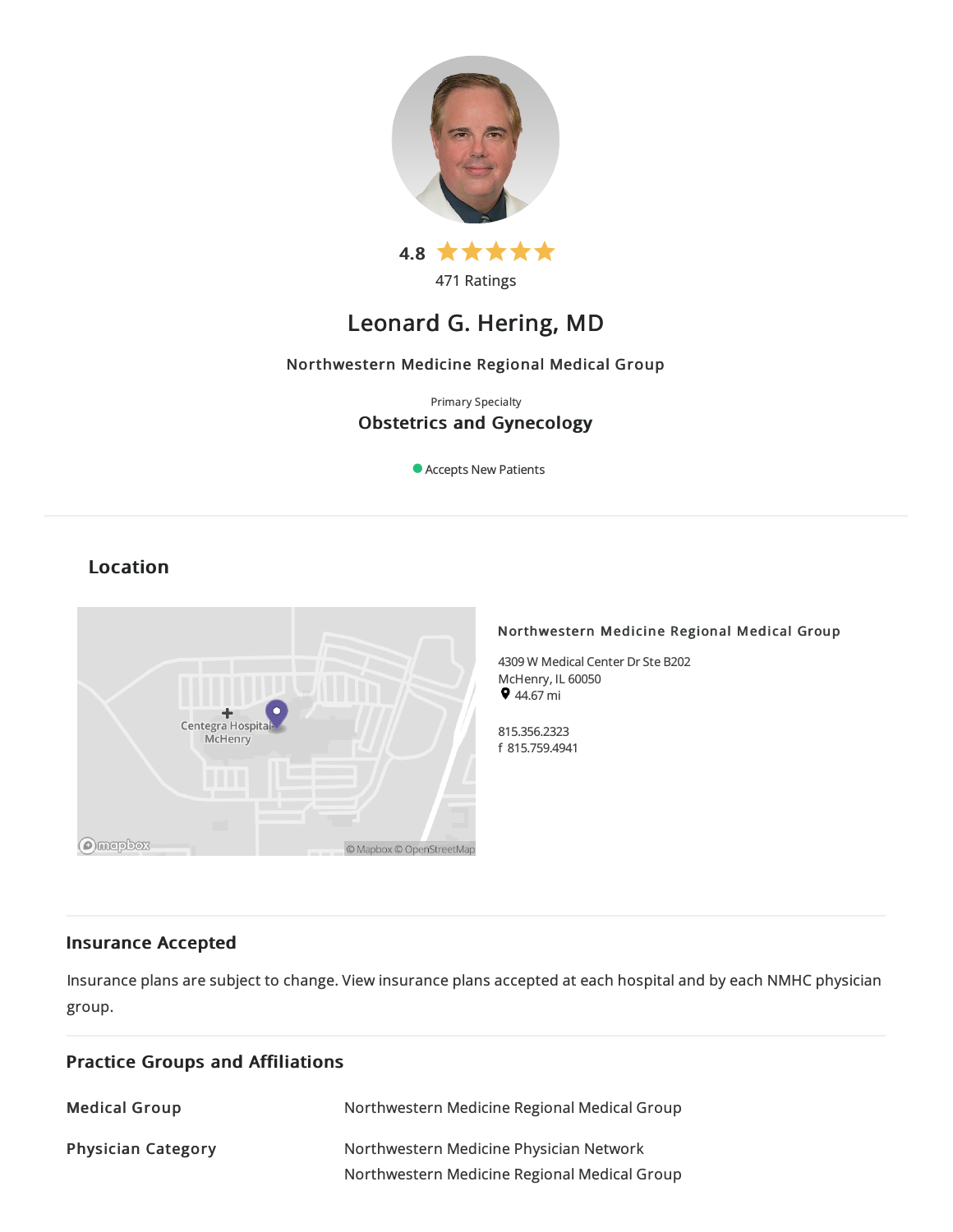On Medical Staff At Huntley Hospital

McHenry Hospital Woodstock Hospital

## Education

| <b>Medical Education</b> | MD, University of Illinois at Chicago College of Medicine - 1988 |
|--------------------------|------------------------------------------------------------------|
| Residency                | Advocate Health Care (Advocate Lutheran General Hospital) - 1992 |

## Board Certifications

American Board of Obstetrics and Gynecology - Obstetrics and Gynecology (Certified)

## Ratings & Reviews

At Northwestern Medicine, our patient's feedback is important to us. While different care providers have their own unique strengths, we strive to be as transparent as possible with our quality of care. Read more

## Care Provider Ratings

Overall rating



Reviews From Patients 165 Reviews

AUGUST 212021

He's personable, and I feel he cares for your entire health, not just the ob/gyn part.

AUGUST 152021

Very thorough.

AUGUST 112021

He is always very kind and compassionate and knowledgeable on the most recent evidence based practices

JULY 30 2021

Dr Herring always takes the time to listen and explain!

JULY 272021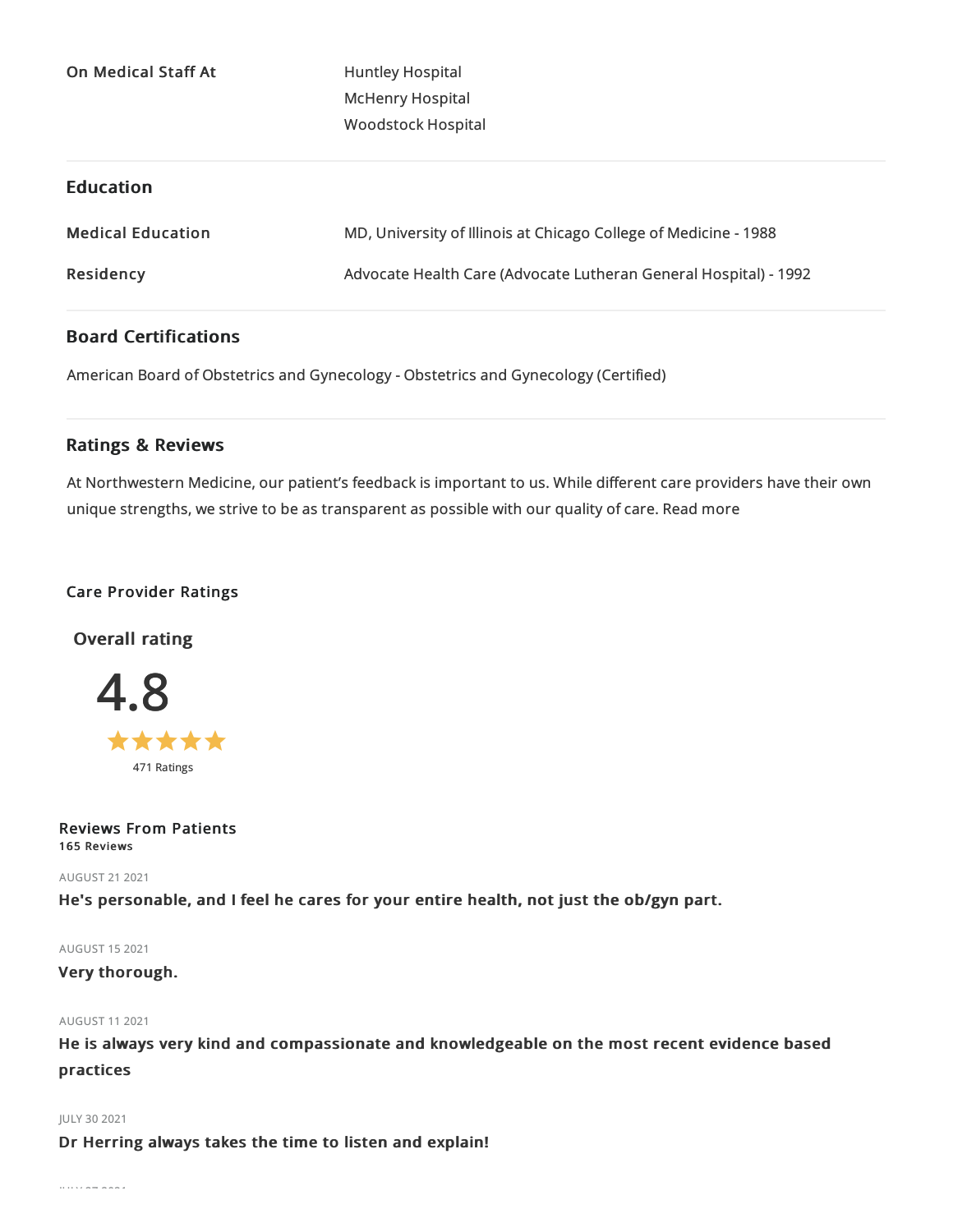#### JULY 272021

I liked his professionalism and honesty, I thought he was very thorough and answered my questions

## JULY 262021

He makes me feel very comfortable and he is very thorough

#### JULY 242021

Answered all of my questions in depth and gave me great details on what to watch for for preterm labor. I feel confident with Dr. Herings care and know we are in great hands.

#### JULY 232021

Sense of humor

#### JULY 202021

Dr. Hering was thorough, and had a great bed side manner. I was very happy he treated me the same day as I was in a lot of pain.

#### JULY 192021

He makes you feel comfortable and takes your mind off things

#### JULY 182021

Very thorough with exam and shows great care for his patients

#### JULY 162021

## Good doctor

## JULY 162021

Absolutely amazing, super friendly and nice.

#### JULY 162021

He really cares, very easy to be open with and talk to about any questions or concerns.

### JULY 142021

He is extremely kind and really seems to care. IACa,-a, Cm really happy I found him as my doctor.

#### JULY 122021

Listens, doesn't rush the visit

#### JULY 12021

He was very sincere in correcting my problems& easy to talk to & was also a good listener.

#### JUNE 29 2021

He was really nice and made me feel comfortable and explained everything very well and in detail.  $I\tilde{A}\tilde{C}$  a,  $\tilde{C}$  happy to find a doctor who seems to care. I $\tilde{A}\tilde{C}$  a,  $\tilde{C}$ ll definitely continue seeing him.

#### JUNE 252021

Again, personable, knowledgeable and thorough.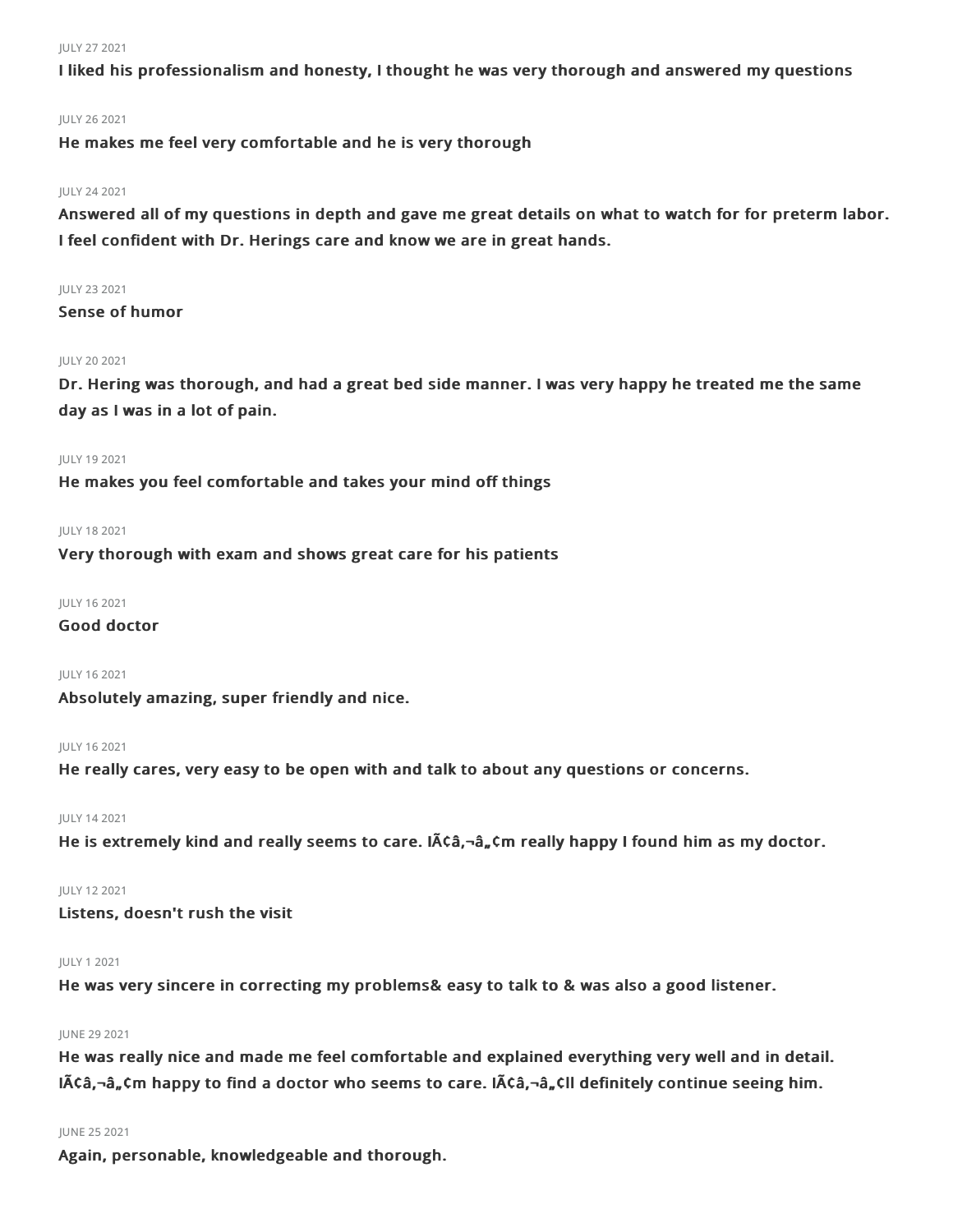#### JUNE 21 2021

Answers all of my questions thoroughly and also gives me information about future testing and what to expect in the up coming appointments.

#### JUNE 21 2021

Professional, answered all questions, kind

## JUNE 142021

Dr Hearing knows his job very well.Good person also.

## JUNE 42021

Spend lots of time with my visit yesterday. Explained everything very well. Highly recommend him.

## JUNE 42021

He really listens to you. If you have questions he answers them in the best possible way.

## JUNE 42021

Very friendly and knowledgeable. Doesnââ,¬â"¢t mince words.

## JUNE 32021

```
Great doctor
```
## JUNE 22021

Possesses knowledge needed. Kind.

#### JUNE 12021

Listens, makes good practical recommendations, always professional

## MAY 272021

Ya conozco a este doctor y es muy bueno muy profesional y por eso es fÃ**ƒ**¡cil de recomendarlo

## MAY 242021

He was very informative and thoroughly explained everything to me.

#### MAY 242021

There wasn $\tilde{A}$ ca, $-\hat{a}$ , $\tilde{C}$ t a wait and Dr Hering was very informative. He answered all of my questions and also took the time to go over complications that could occur in pregnancy. Made me feel at ease.

## MAY 20 2021

Offers the best patient care.

## MAY 172021

Very pleasant..makes one feel comfortable.

## MAY 172021

The doctor explained everything to you and the staff is very polite and friendly

MAY 142021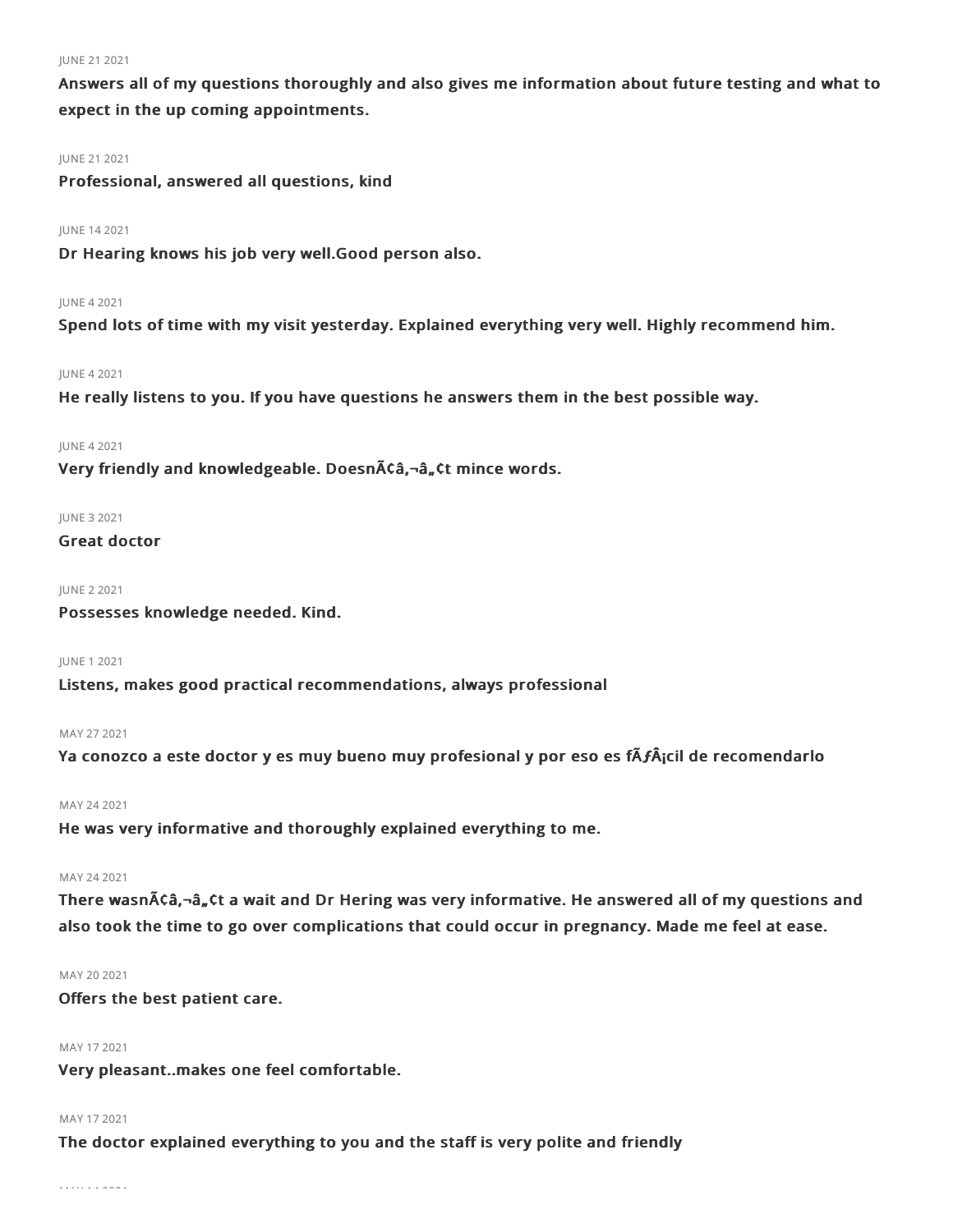#### MAY 14 2021

Knowledgeable, friendly and great bedside manner.

## MAY 122021

He's knowledgeable and personable and can effectively break any tension due to concern or nerves with humor and reassuring facts and information.

#### MAY 82021

Educated me and reassured me about procedure. Very communicative. Nice guy.

#### MAY 52021

 $I$  $\tilde{A}$  $\zeta$  $\hat{a}$ <sub>n</sub> $\zeta$  ve been going to him for years. Great Dr.

#### APRIL282021

Been my Dr for many years

## APRIL 26 2021

Was seen by Dr. Hering because my OB Dr had to go to an emergency visit. He took the time to answer all of my questions, was able to evaluate concerns I had and performed a thorough exam. Extremely knowledgeable and caring.

#### APRIL232021

Very personable and professional

#### APRIL 16 2021

Super down to earth and always ready to answer any questions you may have. Never makes you feel rushed or ridiculous about any concerns you may have.

### APRIL 15 2021

He has seen and helped me through the most difficult times in my life. I trust Dr. Hering is putting his patients first, truly enjoys helping people, and knows his stuff!

#### APRIL 10 2021

Very thorough in explaining and always listens to the patient also.

## APRIL 9 2021

Dr Hering Is wonderful! He is very thorough, compassionate and informative. He always makes me feel comfortable when I have to come in!

APRIL92021

He is the best

**APRIL 9 2021** 

Great physician.

#### **APRIL 5 2021**

He $\tilde{A}\tilde{C}\hat{a}$ ,  $\tilde{a}$ ,  $\tilde{c}$  s extremely personable, funny and informative.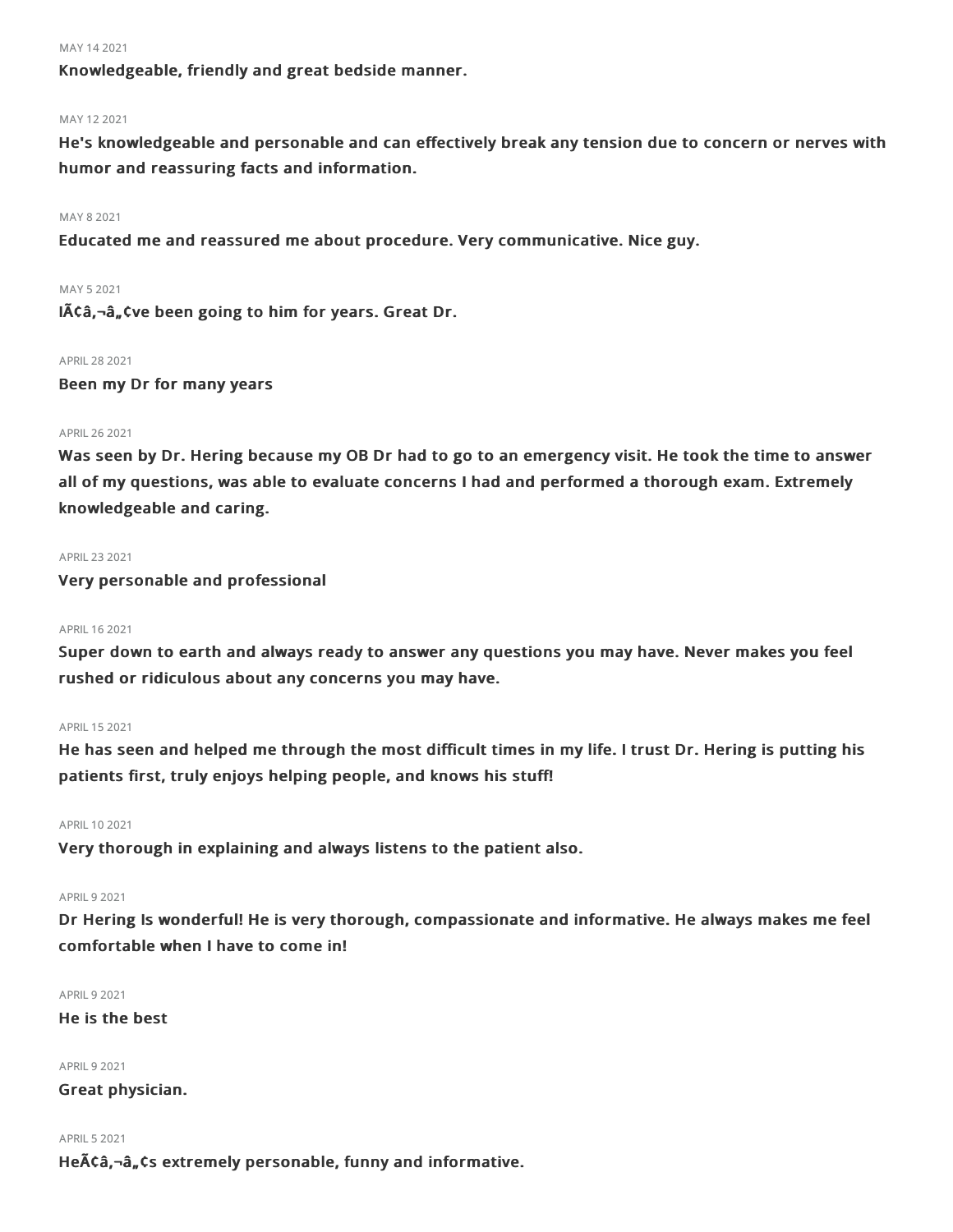#### APRIL32021

friendly. Explained procedures before, during, and after. Answered questions clearly.

#### APRIL22021

## Knowledgeable, friendly, efficient

## MARCH 30 2021

He $\tilde{A}$ Ca, $-\hat{a}$ , Cs got a great bedside manner and makes you comfortable to ask questions.

## MARCH 252021

Very Professional, honest and caring.

## MARCH 252021

Dr. Leonard Hering cares about doing what $\tilde{A}$ ca,- $\hat{a}_n$ cs right for his patients. Treats you with the utmost sincere care and advice. He is a very brilliant, intelligent doctor that thinks things through, and explains to his patients in detail everything about there visit or follow up visit. Hands down, I would and will recommend him to anyone that I know needing care in Obstetrics an Gynecology. It is so hard to find a good doctor these days and you have working for you at Northwestern, Dr. Leonard Hering, who is one of the best. Dr. Hering rates over and beyond for being a great Doctor!!!!

#### MARCH 22 2021

Dr. Hering genuinely cared about why I was there. He didn $\tilde{A}$ ca,  $\tilde{a}$ ,  $\tilde{a}$ ,  $\tilde{c}$  rush through the appointment and made me feel comfortable.

#### MARCH 20 2021

Honest, but funny. Easy to talk to.

#### MARCH 192021

He is very good

MARCH 182021

El es muy buen doctor

## MARCH 182021

Great OB.

## MARCH 162021

He has an absolutely wonderful bedside manner. I was instantly comfortable.

#### MARCH 52021

He displays genuine concern for the patient and their concerns. He takes the time to make sure he covers everything and to answer any questions that may come up.

MARCH 22021

He is a good doctor!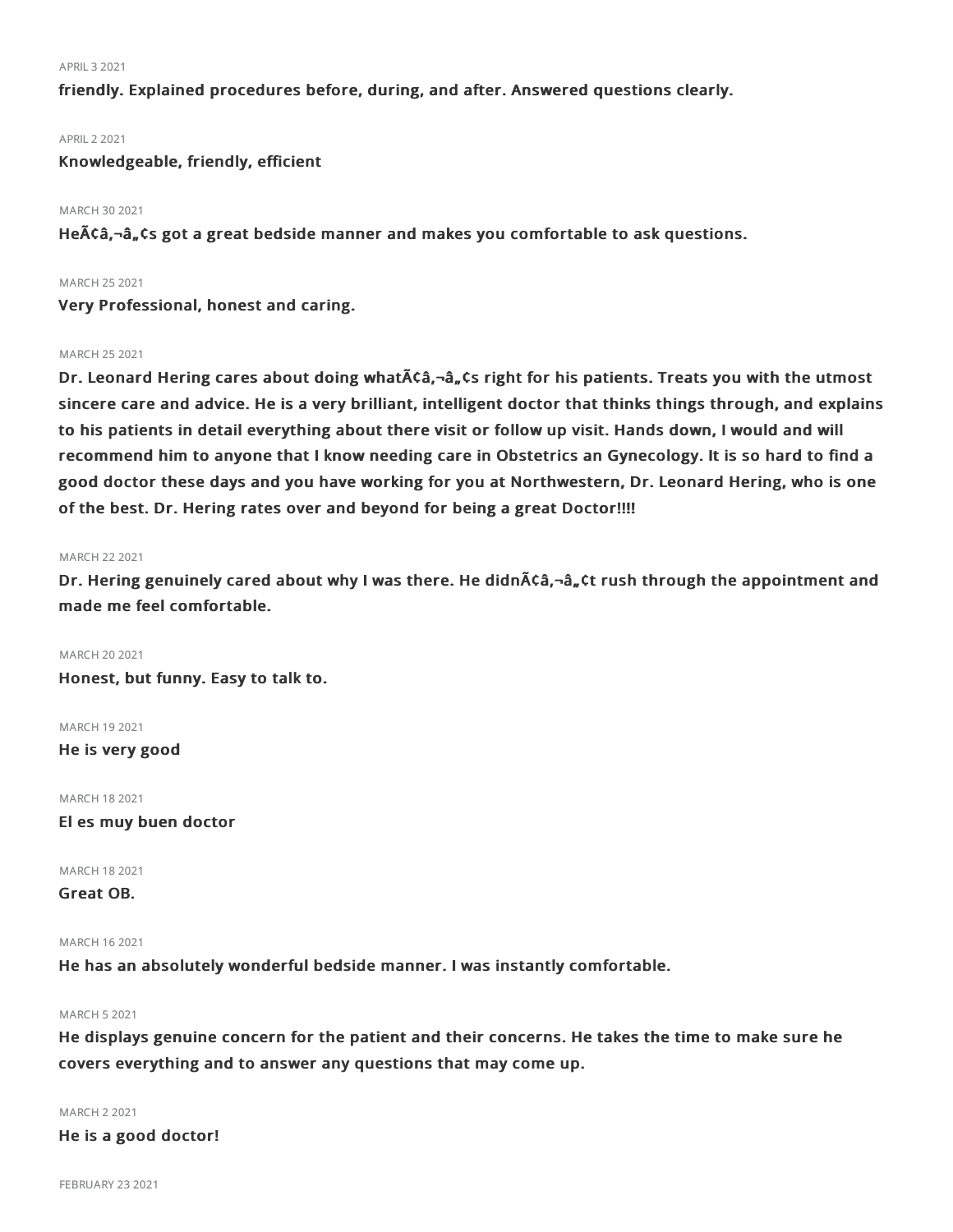#### FEBRUARY 232021

## Very personable and easy to talk to.

### FEBRUARY 22 2021

Dr. Hering is professional and caring Towards his patients. And he takes time to sit and talk to you. I give him bonus points for putting up with my sense of humor :-)

FEBRUARY 19 2021

30 minutos antes

FEBRUARY 17 2021

I get the best care possible for me and my baby

FEBRUARY 162021 Very sincere !!

#### FEBRUARY 152021

No one likes going to the Gyno. I personally have put it off for almost a year since my last OBGYN was horrid. From visit one Dr. Hering listened and understood my frustrations with my last Dr and also explained things to me theroughly and in ways I could understand. For almost 4 years I have been in pain and was not being listened to and he was the first to actually give me something tangable from day 1 as a potential cause/solution. And yes I know it will be different for every woman but the fact that he listened to me it wasn't as frustrating as I thought it was going to be he made it as easy as possible for me. For someone who has had a bad run with providers I HIGHLY recommend Dr. Hering for his genuine care and his ability to listen and convey the plan of treatment and reasons why. I am extremely happy with this hospital and every employee I have met thus far.

#### FEBRUARY 102021

Very easy going and always address your concerns

#### FEBRUARY 8 2021

He's the best, offering exceptional care. He goes above & beyond. Very personable.

#### FEBRUARY 42021

He is the absolute best obgyn i have ever had. He's funny and gove great advise and just very easy going to talk to!

## JANUARY 30 2021

He's a wonderful doctor who cares about his patients

#### JANUARY 30 2021

Listens, explains, gives best options.

JANUARY 29 2021

Made me feel comfortable

JANUARY 29 2021

Made me feel very comfortable and took the time to discuss all issues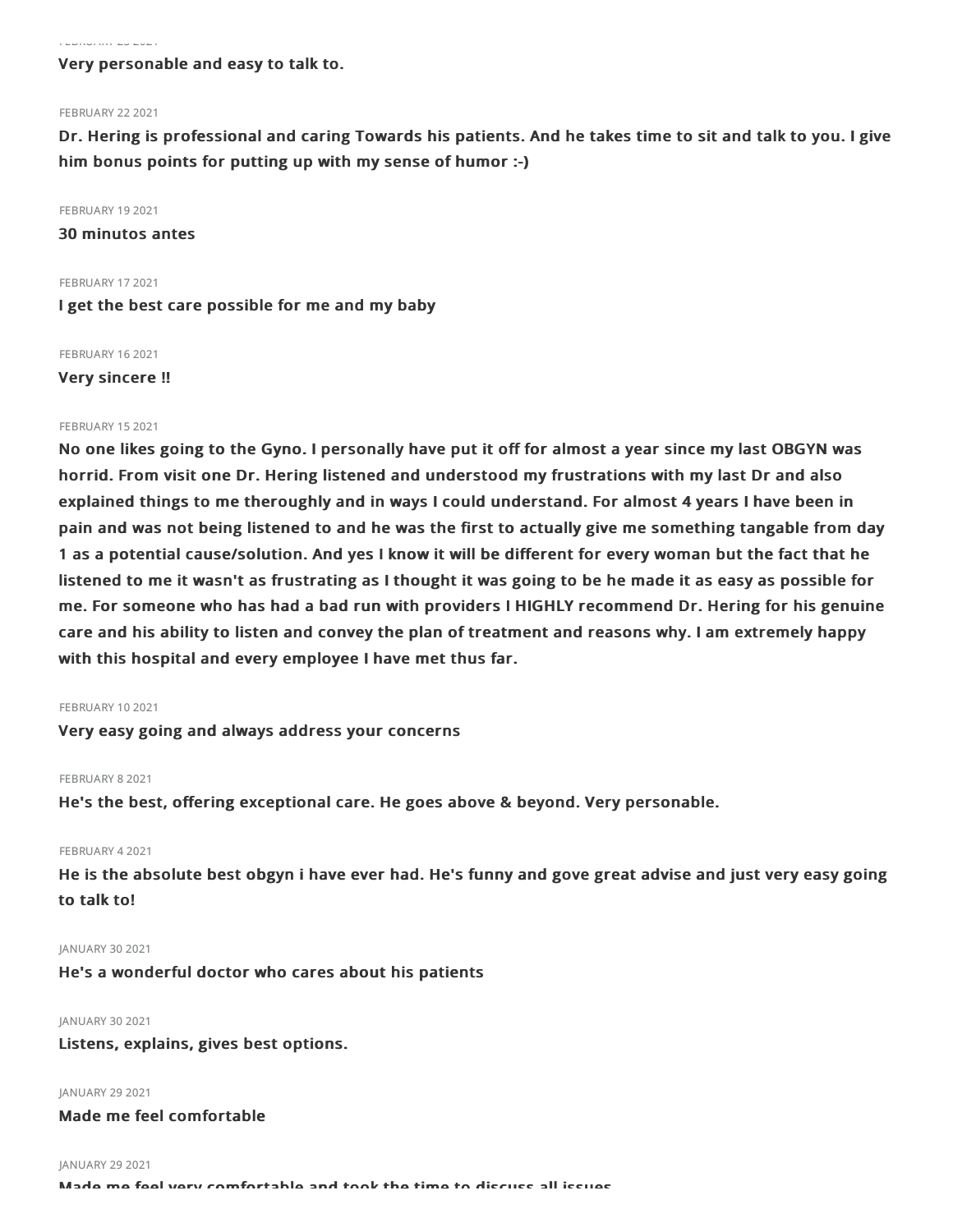Made me feel very comfortable and took the time to discuss all issues

#### JANUARY 25 2021

Great customer care and satisfaction.

#### JANUARY 20 2021

He made me feel very comfortable. And answered all my questions

#### JANUARY 112021

He was very friendly and made me feel comfortable

## JANUARY 82021

Dr Hering is friendly, knowledgeable, caring, AND takes time to answer my questions. He makes me feel comfortable and has a calming demeanor. Couldn't ask for a better doctor, for me!

#### JANUARY 82021

He $\tilde{A}$ Ca, $-\hat{a}_n$ Cs extremely knowledgeable and he always addresses my concerns. I feel super comfortable, and the nurses are awesome as well!

#### JANUARY 52021

He is such a caring doctor

#### DECEMBER 222020

For my ob appointments. Tells you what you can expect, what needs to be done as next steps, makes sure to answer all questions. Professional but friendly.

## DECEMBER 182020

Excellent rapore with patient, thorough,informed.

#### DECEMBER 152020

Dr hering is amazing, always willing to talk and listen, and has a great personality and makes you feel comfortable! Thanks for amazing care!

## DECEMBER 142020

It was my first time seeing this doctor, and he was filling in for my usual OB-GYN. Though he was friendly, it was clear to me that he did not read my chart fully and made comments that did not align with what my usual doctor and I have discussed throughout my pregnancy. I left the appointment feeling confused by what he had said about my baby and his suggestions.

## DECEMBER 142020

I have been coming to Dr Hering for the last 20yrs. He is great!!! Very personable! Truly cares about his patient.

## DECEMBER 42020

Dr.Hering explains everything in detail, and makes sure all questions and concerns are answered. Very satisfied.